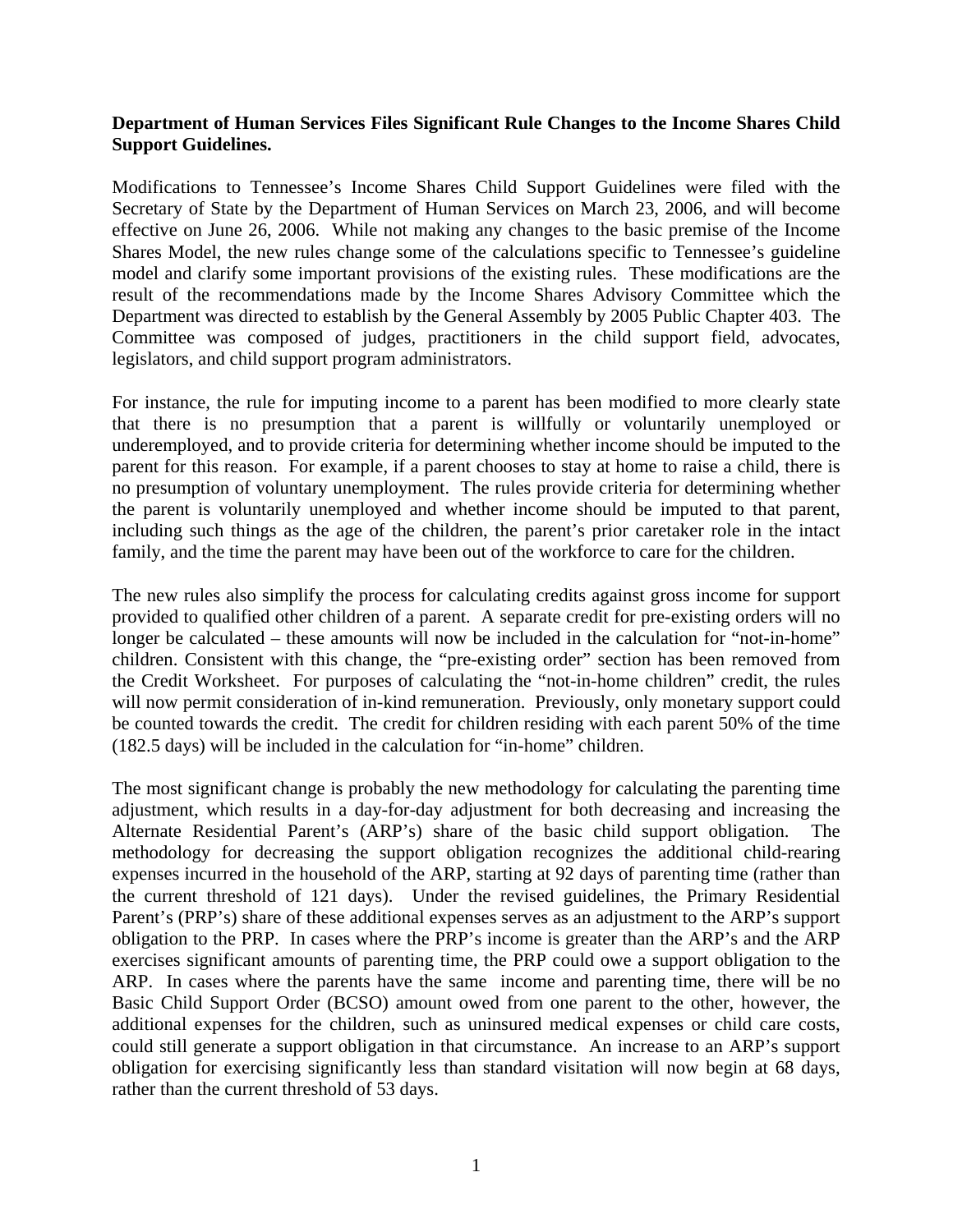Along with changes to the parenting time adjustment, the new rules also modify the definition of a "day" as well as the process for calculating a parent's average parenting time. A "day" of parenting time is now the majority of a 24-hour period, rather than a calendar day, and the expenditure of resources for this period is now presumed. This change will accommodate both the "overnight" and "day only" time periods that exceed twelve hours. The new rules will also permit the adding together of significant levels of parenting time that do not separately comply with the definition of a "day." Average parenting time will now include all children with whom a parent is spending less than 50% of the time. By definition, this necessarily excludes children residing with each parent 50% of the time. The parenting time adjustment for children residing with each parent 50% of the time will be calculated separately.

Changes have also been made to the calculation of additional expenses. Recurring uninsured medical expenses have been relocated to the section of the Child Support Worksheet with the other mandatory expenses to be automatically pro-rated according to each parent's percentage of income. Childcare expenses not automatically deducted from a parent's payroll should be paid to the provider by a child's PRP. Accordingly, in standard parenting situations, any non-payrolldeducted childcare expense being paid by the ARP will be reassigned by the Worksheet for payment by the PRP. This payment requirement does not apply to situations in which the child resides with each parent exactly 50% of the time. In order to capture actual amounts owed by a parent, the Worksheet will no longer calculate each parent's pro-rata share of all additional expenses but, instead, will now capture each parent's pro-rata share of the expenses being paid by the other parent. This change eliminates the need for the current "Line 14" adjustment. The Adjusted Support Obligation (ASO) will now represent an actual obligation for each parent. In most cases, the smaller amount will be subtracted from the larger, and the difference will be owed by the parent with the larger obligation. In non-parent-caretaker situations with both parents available to provide support, each ASO will represent an obligation owed by the respective parent to the non-parent caretaker.

Also, incorporated into these new rules is the change to the definition of "significant variance," required for modification of a child support order, that was initially accomplished through an emergency rule based upon a recommendation of the Advisory Committee. This rule change has maintained, as applied to Flat Percentage orders, the additional significant variance criteria initially implemented on January 18, 2005, and originally scheduled to expire on January 1, 2006. As a result of the change, in order to modify under Income Shares an order initially established under the Flat Percentage Guidelines, a significant variance requires a 15% (or 7.5% for low income individuals) change in the amount of the order **plus** one of the following: (1) a 15% change in the income of the ARP, (2) a change in the number of children for whom the ARP is legally responsible, (3) a child under the order becoming disabled, or (4) the parent's voluntarily agreeing to modify the order in accordance with the Income Shares Guidelines. Accordingly, modification of a Flat Percentage order requires some change in the circumstances of the case other than just a change in the amount of the support obligation due solely to implementation of the Income Shares guideline model, thereby providing some protection to parties receiving or paying support under Flat Percentage orders. For orders initially established under Income Shares, a significant variance requires only a 15% (or 7.5%) change in the amount of the order as this change would necessarily result from some change in the circumstances of the case other than a change in the guidelines model.